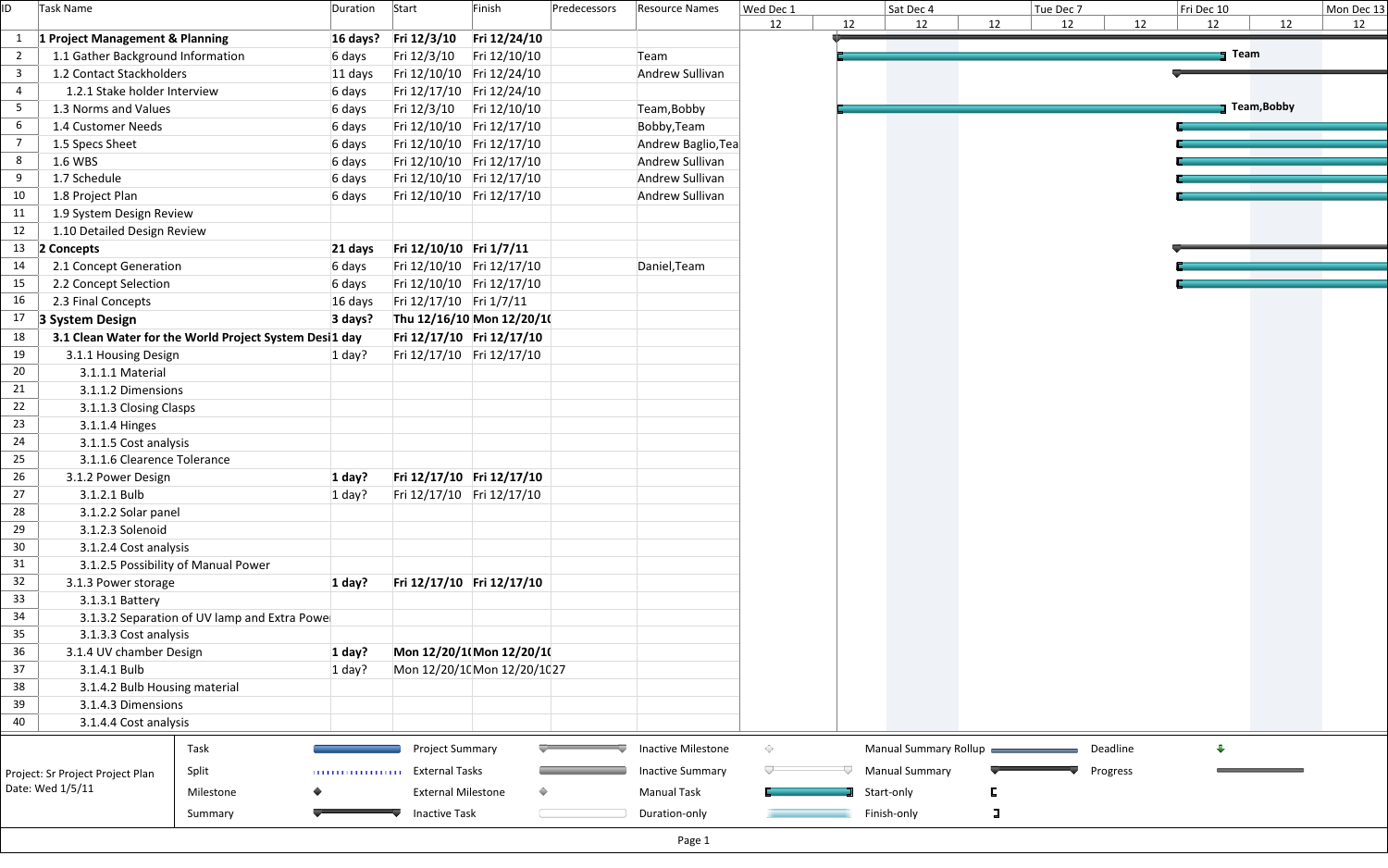| ID | Task Name                          |                                                 | Duration                               | Start<br>Finish           | Predecessors | Resource Names            | Wed Dec 1  |    | Sat Dec 4             |    | Tue Dec 7 |          | Fri Dec 10              |    | Mon Dec 13 |
|----|------------------------------------|-------------------------------------------------|----------------------------------------|---------------------------|--------------|---------------------------|------------|----|-----------------------|----|-----------|----------|-------------------------|----|------------|
|    |                                    |                                                 |                                        |                           |              |                           | 12         | 12 | 12                    | 12 | 12        | 12       | 12                      | 12 | 12         |
| 41 | 3.1.5 Connective Pieces Design     |                                                 | 1 day?                                 | Fri 12/17/10 Fri 12/17/10 |              |                           |            |    |                       |    |           |          |                         |    |            |
| 42 | 3.1.5.1 Pipe connections           |                                                 |                                        |                           |              |                           |            |    |                       |    |           |          |                         |    |            |
| 43 | 3.1.5.2 electical connections      |                                                 |                                        |                           |              |                           |            |    |                       |    |           |          |                         |    |            |
| 44 | 3.1.5.3 Tubing                     |                                                 |                                        |                           |              |                           |            |    |                       |    |           |          |                         |    |            |
| 45 | 3.1.5.4 Cost analsis               |                                                 |                                        |                           |              |                           |            |    |                       |    |           |          |                         |    |            |
| 46 | 3.1.6 Filter                       |                                                 | 1 day?                                 | Fri 12/17/10 Fri 12/17/10 |              |                           |            |    |                       |    |           |          |                         |    |            |
| 47 | 3.1.6.1 Type of filter             |                                                 |                                        |                           |              |                           |            |    |                       |    |           |          |                         |    |            |
| 48 | 3.1.6.2 Dimensions                 |                                                 |                                        |                           |              |                           |            |    |                       |    |           |          |                         |    |            |
| 49 | 3.1.6.3 Cost analysis              |                                                 |                                        |                           |              |                           |            |    |                       |    |           |          |                         |    |            |
| 50 | 3.1.7 Wiring                       |                                                 | 1 day?                                 | Fri 12/17/10 Fri 12/17/10 |              |                           |            |    |                       |    |           |          |                         |    |            |
| 51 | 3.1.7.1 Type of Wires              |                                                 |                                        |                           |              |                           |            |    |                       |    |           |          |                         |    |            |
| 52 | 3.1.7.2 Amount of Wire             |                                                 |                                        |                           |              |                           |            |    |                       |    |           |          |                         |    |            |
| 53 | 3.1.7.3 Cost analysis              |                                                 |                                        |                           |              |                           |            |    |                       |    |           |          |                         |    |            |
| 54 | 3.1.8 Interface                    |                                                 | 1 day?                                 | Fri 12/17/10 Fri 12/17/10 |              |                           |            |    |                       |    |           |          |                         |    |            |
| 55 | 3.1.8.1 Type of Interface          |                                                 |                                        |                           |              |                           |            |    |                       |    |           |          |                         |    |            |
| 56 | 3.1.8.2 Size                       |                                                 |                                        |                           |              |                           |            |    |                       |    |           |          |                         |    |            |
| 57 | 3.1.8.3 Controls                   |                                                 |                                        |                           |              |                           |            |    |                       |    |           |          |                         |    |            |
| 58 | 3.1.8.4 Cost Analysis              |                                                 |                                        |                           |              |                           |            |    |                       |    |           |          |                         |    |            |
| 59 | 3.2 B9 Plastics Better Water maker |                                                 | 1 day?                                 | Thu 12/16/10 Thu 12/16/10 |              |                           |            |    |                       |    |           |          |                         |    |            |
| 60 | 3.2.1 Hand Crank                   |                                                 |                                        |                           |              |                           |            |    |                       |    |           |          |                         |    |            |
| 61 | 3.2.2 UV System                    |                                                 |                                        |                           |              |                           |            |    |                       |    |           |          |                         |    |            |
| 62 | 3.2.3 Tubing                       |                                                 |                                        |                           |              |                           |            |    |                       |    |           |          |                         |    |            |
| 63 | 3.2.4 Connective Pieces            |                                                 |                                        |                           |              |                           |            |    |                       |    |           |          |                         |    |            |
| 64 | 3.2.5 Power Storage                |                                                 |                                        |                           |              |                           |            |    |                       |    |           |          |                         |    |            |
| 65 | 3.2.6 Costs                        |                                                 |                                        |                           |              |                           |            |    |                       |    |           |          |                         |    |            |
| 66 | 4 Detail System Design             |                                                 | 1 day?                                 | Thu 12/16/10 Thu 12/16/10 |              |                           |            |    |                       |    |           |          |                         |    |            |
| 67 |                                    | 4.1 Design how the subsystems will fit together | 1 day?                                 | Thu 12/16/10 Thu 12/16/10 |              |                           |            |    |                       |    |           |          |                         |    |            |
| 68 | 4.1.1 Clean Water for the World    |                                                 |                                        |                           |              |                           |            |    |                       |    |           |          |                         |    |            |
| 69 | 4.1.2 B9 Better Water Maker        |                                                 |                                        |                           |              |                           |            |    |                       |    |           |          |                         |    |            |
| 70 | 4.2 Final Budget                   |                                                 |                                        |                           |              |                           |            |    |                       |    |           |          |                         |    |            |
| 71 | 4.3 Risk Analysis                  |                                                 |                                        |                           |              |                           |            |    |                       |    |           |          |                         |    |            |
| 72 | 5 Design Parts Detail Review       |                                                 | 1 day?                                 | Thu 12/16/10 Thu 12/16/10 |              |                           |            |    |                       |    |           |          |                         |    |            |
| 73 | 5.1 Design Detailed Parts List     |                                                 | 1 day?                                 | Thu 12/16/10 Thu 12/16/10 |              |                           |            |    |                       |    |           |          |                         |    |            |
| 74 | 5.1.1 Clean Water For the World    |                                                 |                                        |                           |              |                           |            |    |                       |    |           |          |                         |    |            |
| 75 | 5.1.2 BP Better Water Maker        |                                                 |                                        |                           |              |                           |            |    |                       |    |           |          |                         |    |            |
| 76 | 5.2 Order Parts                    |                                                 |                                        |                           |              |                           |            |    |                       |    |           |          |                         |    |            |
| 77 | 5.3 Track Parts                    |                                                 |                                        |                           |              |                           |            |    |                       |    |           |          |                         |    |            |
| 78 | 5.4 Confirm Parts                  |                                                 |                                        |                           |              |                           |            |    |                       |    |           |          |                         |    |            |
| 79 | 6 Sub-Assembly                     |                                                 | 1 day?                                 | Thu 12/16/10 Thu 12/16/10 |              |                           |            |    |                       |    |           |          |                         |    |            |
| 80 | 6.1 Clean Water for the World      |                                                 | 1 day?                                 | Thu 12/16/10 Thu 12/16/10 |              |                           |            |    |                       |    |           |          |                         |    |            |
|    |                                    | Task                                            |                                        | Project Summary           |              | <b>Inactive Milestone</b> | $\Diamond$ |    | Manual Summary Rollup |    |           | Deadline | $\overline{\mathbf{u}}$ |    |            |
|    |                                    |                                                 |                                        |                           |              |                           |            |    |                       |    |           |          |                         |    |            |
|    | Project: Sr Project Project Plan   | Split                                           | <b>TELEVISION IN THE REAL PROPERTY</b> | <b>External Tasks</b>     |              | <b>Inactive Summary</b>   |            |    | <b>Manual Summary</b> |    |           | Progress |                         |    |            |
|    | Date: Wed 1/5/11                   | Milestone                                       |                                        | <b>External Milestone</b> | $\Diamond$   | <b>Manual Task</b>        |            |    | Start-only            |    |           |          |                         |    |            |
|    |                                    | Summary                                         |                                        | <b>Inactive Task</b>      |              | Duration-only             |            |    | Finish-only           | 口  |           |          |                         |    |            |
|    |                                    |                                                 |                                        |                           |              | Page 2                    |            |    |                       |    |           |          |                         |    |            |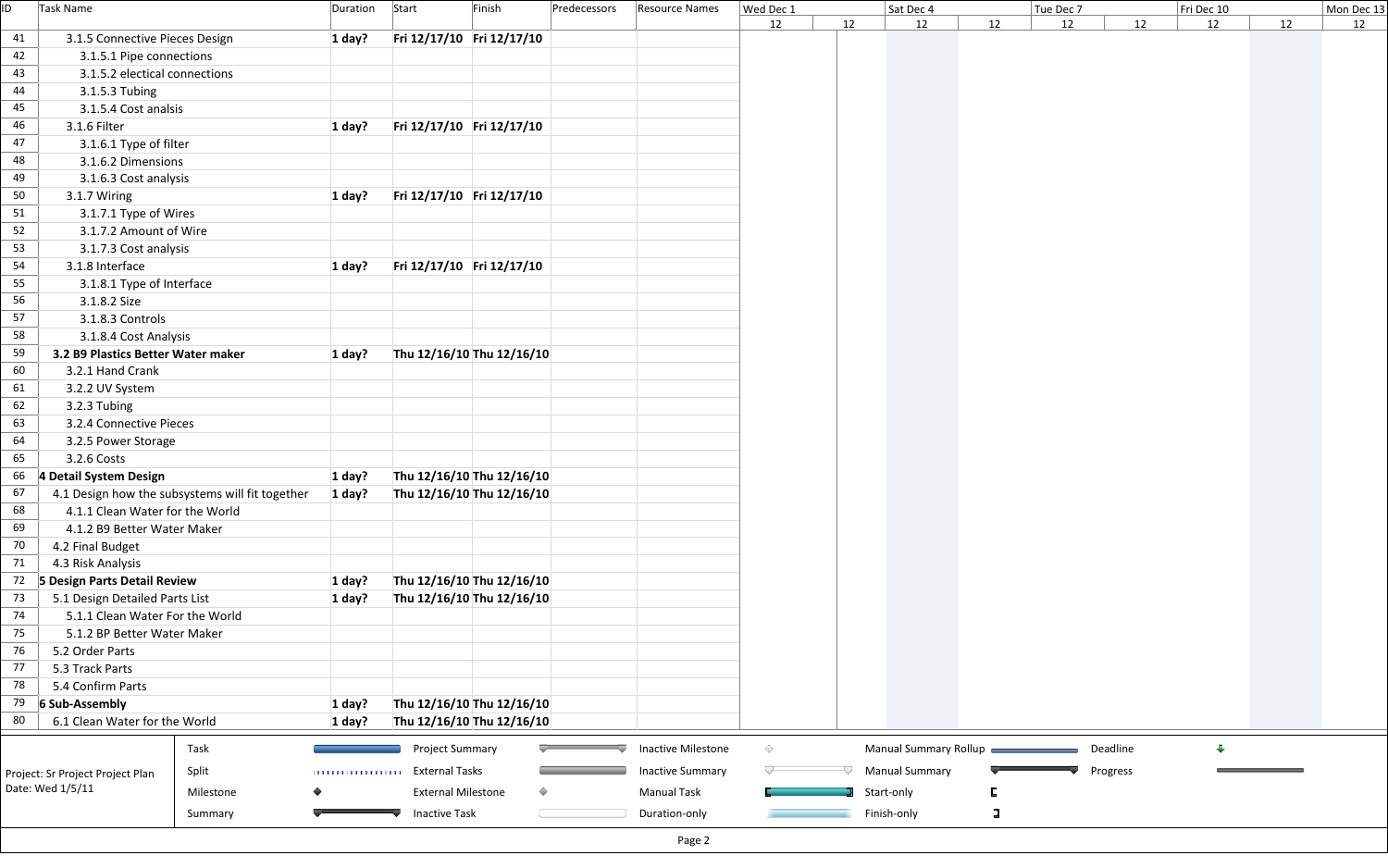| ID  | Task Name                                               | Duration Start | Finish                    | Predecessors | <b>Resource Names</b> | Wed Dec 1 | Sat Dec 4 |    |    | Tue Dec 7 |    | Fri Dec 10 | Mon Dec 13 |    |
|-----|---------------------------------------------------------|----------------|---------------------------|--------------|-----------------------|-----------|-----------|----|----|-----------|----|------------|------------|----|
|     |                                                         |                |                           |              |                       | 12        | 12        | 12 | 12 | 12        | 12 | 12         | 12         | 12 |
| 81  | 6.1.1 Housing                                           |                |                           |              |                       |           |           |    |    |           |    |            |            |    |
| 82  | 6.1.2 UV Chamber                                        |                |                           |              |                       |           |           |    |    |           |    |            |            |    |
| 83  | 6.1.3 Filter                                            |                |                           |              |                       |           |           |    |    |           |    |            |            |    |
| 84  | 6.1.4 Connective Pieces                                 |                |                           |              |                       |           |           |    |    |           |    |            |            |    |
| 85  | 6.1.5 Debug                                             | 1 day          | Thu 12/16/10 Thu 12/16/10 |              |                       |           |           |    |    |           |    |            |            |    |
| 86  | 6.2 B9 Better Water Maker                               | 1 day?         | Thu 12/16/10 Thu 12/16/10 |              |                       |           |           |    |    |           |    |            |            |    |
| 87  | 6.2.1 Crank                                             |                |                           |              |                       |           |           |    |    |           |    |            |            |    |
| 88  | 6.2.2 UV Tube                                           |                |                           |              |                       |           |           |    |    |           |    |            |            |    |
| 89  | 6.2.3 Debug                                             |                |                           |              |                       |           |           |    |    |           |    |            |            |    |
| 90  | 7 Main Assembly                                         | $1$ day?       | Thu 12/16/10 Thu 12/16/10 |              |                       |           |           |    |    |           |    |            |            |    |
| 91  | 7.1 Assemble Clean Water for the World Prototype 1 day? |                | Thu 12/16/10 Thu 12/16/10 |              |                       |           |           |    |    |           |    |            |            |    |
| 92  | 7.1.1 Debug                                             |                |                           |              |                       |           |           |    |    |           |    |            |            |    |
| 93  | 7.2 Assemble B9 Better Water Maker Prototype            | 1 day?         | Thu 12/16/10 Thu 12/16/10 |              |                       |           |           |    |    |           |    |            |            |    |
| 94  | 7.2.1 Debug                                             |                |                           |              |                       |           |           |    |    |           |    |            |            |    |
| 95  | 8 Testing                                               | 1 day?         | Thu 12/16/10 Thu 12/16/10 |              |                       |           |           |    |    |           |    |            |            |    |
| 96  | 8.1 Test Clean Water for the World                      |                |                           |              |                       |           |           |    |    |           |    |            |            |    |
| 97  | 8.2 Test B9 Better Water Maker                          |                |                           |              |                       |           |           |    |    |           |    |            |            |    |
| 98  | 8.3 Summarize data                                      |                |                           |              |                       |           |           |    |    |           |    |            |            |    |
| 99  | Report                                                  | 1 day?         | Thu 12/16/10 Thu 12/16/10 |              |                       |           |           |    |    |           |    |            |            |    |
| 100 | 9.1 Design Report Layout                                |                |                           |              |                       |           |           |    |    |           |    |            |            |    |
| 101 | 9.2 Write Report                                        |                |                           |              |                       |           |           |    |    |           |    |            |            |    |
| 102 | 9.3 Make Poster                                         |                |                           |              |                       |           |           |    |    |           |    |            |            |    |
|     | 103 10 System Demo                                      | 1 day?         | Thu 12/16/10 Thu 12/16/10 |              |                       |           |           |    |    |           |    |            |            |    |
| 104 | 10.1 Make Demo Skit                                     |                |                           |              |                       |           |           |    |    |           |    |            |            |    |
| 105 | 10.2 Present Demo                                       |                |                           |              |                       |           |           |    |    |           |    |            |            |    |

|                                  | Task      |   | Project Summary           | Inactive Milestone      | Manual Summary Rollup |  |
|----------------------------------|-----------|---|---------------------------|-------------------------|-----------------------|--|
| Project: Sr Project Project Plan | Split     | . | External Tasks            | <b>Inactive Summary</b> | <b>Manual Summary</b> |  |
| Date: Wed 1/5/11                 | Milestone |   | <b>External Milestone</b> | <b>Manual Task</b>      | Start-only            |  |
|                                  | Summary   |   | <b>Inactive Task</b>      | Duration-only           | Finish-only           |  |
|                                  |           |   |                           | Page 3                  |                       |  |

Deadline



**Contract Contract Contract Contract Contract** 

Progress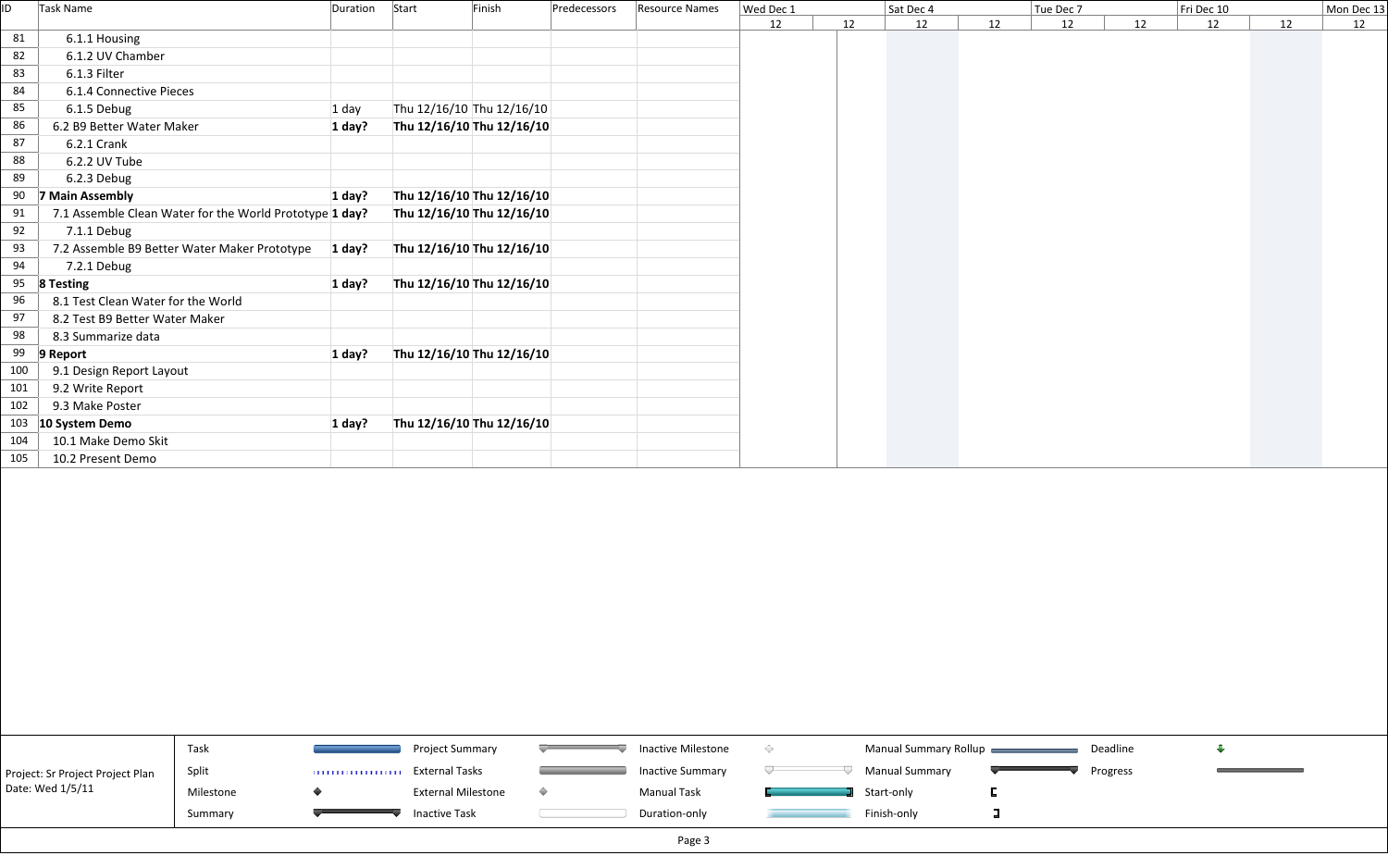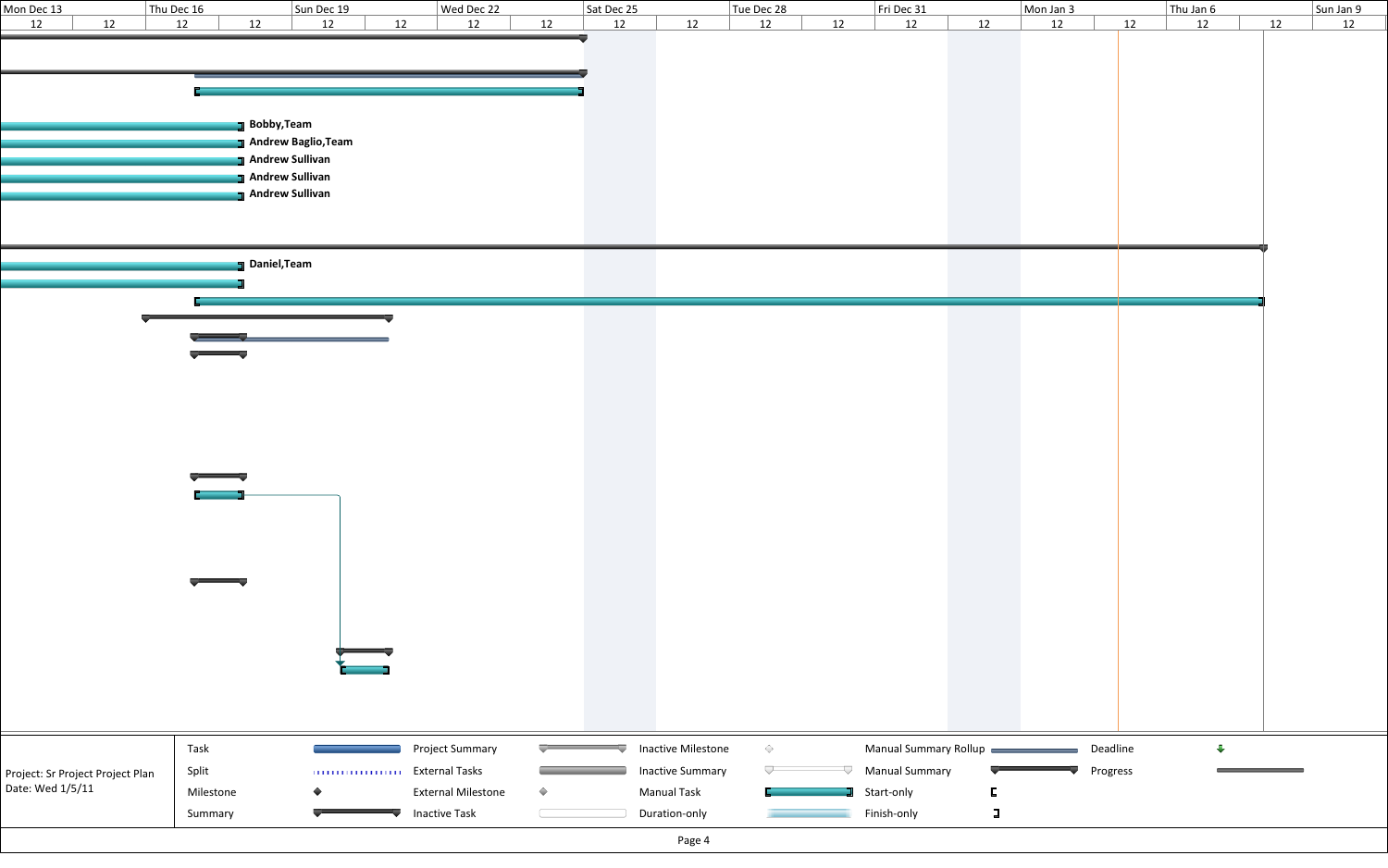| Mon Dec 13                       | Thu Dec 16               |    | Sun Dec 19      |    | Wed Dec 22                |            | Sat Dec 25 |                           | Tue Dec 28 |    | Fri Dec 31            |        | Mon Jan 3 |          |    | Thu Jan $6$             |    | Sun Jan 9 |
|----------------------------------|--------------------------|----|-----------------|----|---------------------------|------------|------------|---------------------------|------------|----|-----------------------|--------|-----------|----------|----|-------------------------|----|-----------|
| 12<br>12                         | 12                       | 12 | 12              | 12 | 12                        | 12         | 12         | 12                        | 12         | 12 | 12                    | 12     | 12        |          | 12 | 12                      | 12 | 12        |
|                                  | $\overline{\phantom{a}}$ |    |                 |    |                           |            |            |                           |            |    |                       |        |           |          |    |                         |    |           |
|                                  |                          |    |                 |    |                           |            |            |                           |            |    |                       |        |           |          |    |                         |    |           |
|                                  |                          |    |                 |    |                           |            |            |                           |            |    |                       |        |           |          |    |                         |    |           |
|                                  |                          |    |                 |    |                           |            |            |                           |            |    |                       |        |           |          |    |                         |    |           |
|                                  |                          |    |                 |    |                           |            |            |                           |            |    |                       |        |           |          |    |                         |    |           |
|                                  |                          |    |                 |    |                           |            |            |                           |            |    |                       |        |           |          |    |                         |    |           |
|                                  |                          |    |                 |    |                           |            |            |                           |            |    |                       |        |           |          |    |                         |    |           |
|                                  |                          |    |                 |    |                           |            |            |                           |            |    |                       |        |           |          |    |                         |    |           |
|                                  |                          |    |                 |    |                           |            |            |                           |            |    |                       |        |           |          |    |                         |    |           |
|                                  |                          |    |                 |    |                           |            |            |                           |            |    |                       |        |           |          |    |                         |    |           |
|                                  |                          |    |                 |    |                           |            |            |                           |            |    |                       |        |           |          |    |                         |    |           |
|                                  |                          |    |                 |    |                           |            |            |                           |            |    |                       |        |           |          |    |                         |    |           |
|                                  |                          |    |                 |    |                           |            |            |                           |            |    |                       |        |           |          |    |                         |    |           |
|                                  |                          |    |                 |    |                           |            |            |                           |            |    |                       |        |           |          |    |                         |    |           |
|                                  |                          |    |                 |    |                           |            |            |                           |            |    |                       |        |           |          |    |                         |    |           |
|                                  |                          |    |                 |    |                           |            |            |                           |            |    |                       |        |           |          |    |                         |    |           |
|                                  |                          |    |                 |    |                           |            |            |                           |            |    |                       |        |           |          |    |                         |    |           |
|                                  |                          |    |                 |    |                           |            |            |                           |            |    |                       |        |           |          |    |                         |    |           |
|                                  |                          |    |                 |    |                           |            |            |                           |            |    |                       |        |           |          |    |                         |    |           |
|                                  |                          |    |                 |    |                           |            |            |                           |            |    |                       |        |           |          |    |                         |    |           |
|                                  |                          |    |                 |    |                           |            |            |                           |            |    |                       |        |           |          |    |                         |    |           |
|                                  |                          |    |                 |    |                           |            |            |                           |            |    |                       |        |           |          |    |                         |    |           |
|                                  |                          |    |                 |    |                           |            |            |                           |            |    |                       |        |           |          |    |                         |    |           |
|                                  |                          |    |                 |    |                           |            |            |                           |            |    |                       |        |           |          |    |                         |    |           |
|                                  |                          |    |                 |    |                           |            |            |                           |            |    |                       |        |           |          |    |                         |    |           |
|                                  |                          |    |                 |    |                           |            |            |                           |            |    |                       |        |           |          |    |                         |    |           |
|                                  |                          |    |                 |    |                           |            |            |                           |            |    |                       |        |           |          |    |                         |    |           |
|                                  |                          |    |                 |    |                           |            |            |                           |            |    |                       |        |           |          |    |                         |    |           |
|                                  |                          |    |                 |    |                           |            |            |                           |            |    |                       |        |           |          |    |                         |    |           |
|                                  |                          |    |                 |    |                           |            |            |                           |            |    |                       |        |           |          |    |                         |    |           |
|                                  |                          |    |                 |    |                           |            |            |                           |            |    |                       |        |           |          |    |                         |    |           |
|                                  |                          |    |                 |    |                           |            |            |                           |            |    |                       |        |           |          |    |                         |    |           |
|                                  |                          |    |                 |    |                           |            |            |                           |            |    |                       |        |           |          |    |                         |    |           |
|                                  |                          |    |                 |    |                           |            |            |                           |            |    |                       |        |           |          |    |                         |    |           |
|                                  |                          |    |                 |    |                           |            |            |                           |            |    |                       |        |           |          |    |                         |    |           |
|                                  |                          |    |                 |    |                           |            |            |                           |            |    |                       |        |           |          |    |                         |    |           |
|                                  |                          |    |                 |    |                           |            |            |                           |            |    |                       |        |           |          |    |                         |    |           |
|                                  |                          |    |                 |    |                           |            |            |                           |            |    |                       |        |           |          |    |                         |    |           |
|                                  |                          |    |                 |    |                           |            |            |                           |            |    |                       |        |           |          |    |                         |    |           |
|                                  |                          |    |                 |    |                           |            |            |                           |            |    |                       |        |           |          |    |                         |    |           |
|                                  |                          |    |                 |    |                           |            |            |                           |            |    |                       |        |           |          |    |                         |    |           |
|                                  | Task                     |    |                 |    | <b>Project Summary</b>    |            |            | <b>Inactive Milestone</b> | $\Diamond$ |    | Manual Summary Rollup |        |           | Deadline |    | $\overline{\mathbf{L}}$ |    |           |
|                                  |                          |    |                 |    |                           |            |            |                           | ∪          |    |                       |        |           |          |    |                         |    |           |
| Project: Sr Project Project Plan | Split                    |    |                 |    | <b>External Tasks</b>     |            |            | <b>Inactive Summary</b>   |            |    | <b>Manual Summary</b> |        |           | Progress |    |                         |    |           |
| Date: Wed 1/5/11                 | Milestone                |    | $\blacklozenge$ |    | <b>External Milestone</b> | $\Diamond$ |            | <b>Manual Task</b>        |            |    | Start-only            | D      |           |          |    |                         |    |           |
|                                  | Summary                  |    |                 |    | Inactive Task             |            |            | Duration-only             |            |    | Finish-only           | $\Box$ |           |          |    |                         |    |           |
|                                  |                          |    |                 |    |                           |            |            |                           |            |    |                       |        |           |          |    |                         |    |           |
|                                  |                          |    |                 |    |                           |            |            | Page 5                    |            |    |                       |        |           |          |    |                         |    |           |